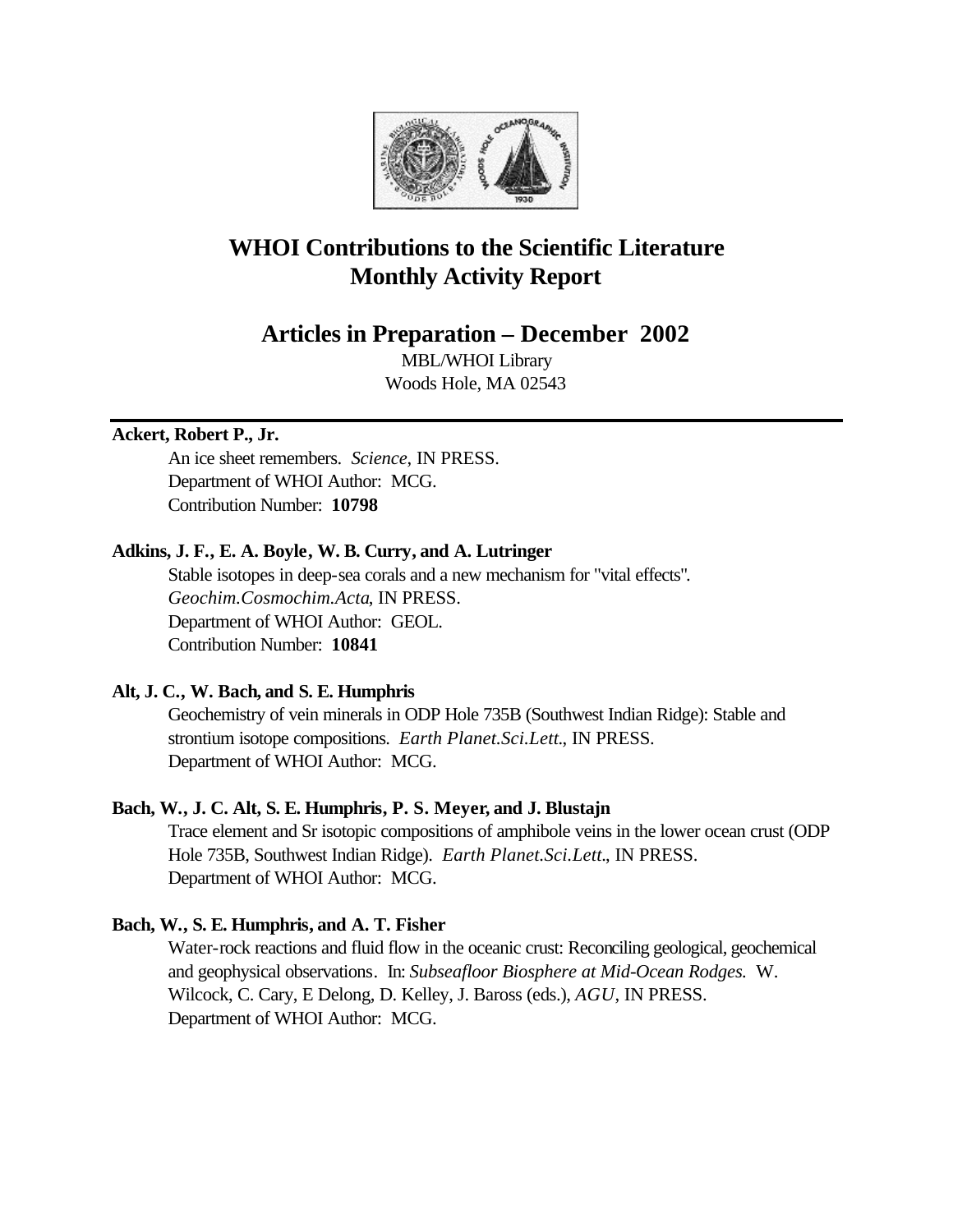#### **Bach, W., Y. Niu, S. E. Humphris, and J. Erzinger**

The effect of low-temperature alteration on elemental redistribution in gabbros from the Southwest Indian Ridge (ODP Hole 735B). *J.Geophys.Res.*, IN PRESS. Department of WHOI Author: MCG.

## **Baldwin, K. C., J. D. Irish, B. Celikkol, M. R. Swift, D. Fredriksson, and I. Tsukrov**

Open ocean aquaculture engineering. *Oceans '02*, IN PRESS. Department of WHOI Author: AOPE.

# **Clift, Peter, Christoph Gaedicke, Rosemary Edwards, Jae Il Lee, Peter Hildebrand, Shahid Amjad, Robert S. White, and Hans-Ulrich Schulter**

The stratigraphic evolution of the Indus Fan and the history of sedimentation in the Arabian Sea. *Mar.Geophys.Res.*, IN PRESS. Department of WHOI Author: GEOL. Contribution Number: **10792**

## **Conte, M. H., J. C. Weber, P. J Carlson, and L. B. Flanagan**

Molecular and carbon isotopic composistion of leaf wax in vegetation and aerosols in a northern prairie ecosystem. *Oecologia*, IN PRESS. Department of WHOI Author: MCG.

# **Doney, S. C., D. M. Glover, M. Fuentes, and S. McCue**

Mesoscales variability of satellite ocean color: Global paterns and spatial scales. *J.Geophys.Res.*, IN PRESS. Department of WHOI Author: MCG.

#### **Dunk, R. M., W. J. Jenkins, and R. A. Mills**

A re-evaluation of the oceanic uranium budget. *Chem.Geol.*, IN PRESS. Department of WHOI Author: MCG.

#### **Dyhrman, Sonya T. and Donald M. Anderson**

Urease activity in cultures and field populations of the toxic dinoflagellate Alexandrium. *Limnol.Oceanogr.*, IN PRESS. Department of WHOI Author: BIO. Contribution Number: **10679**

#### **Edwards, K. J., W. Bach, and D. R. Rogers**

Geomicrobiology of the ocean crust: A role for chemoautotrophic Fe-bacteria. *Biol.Bull.*, IN PRESS.

Department of WHOI Author: MCG.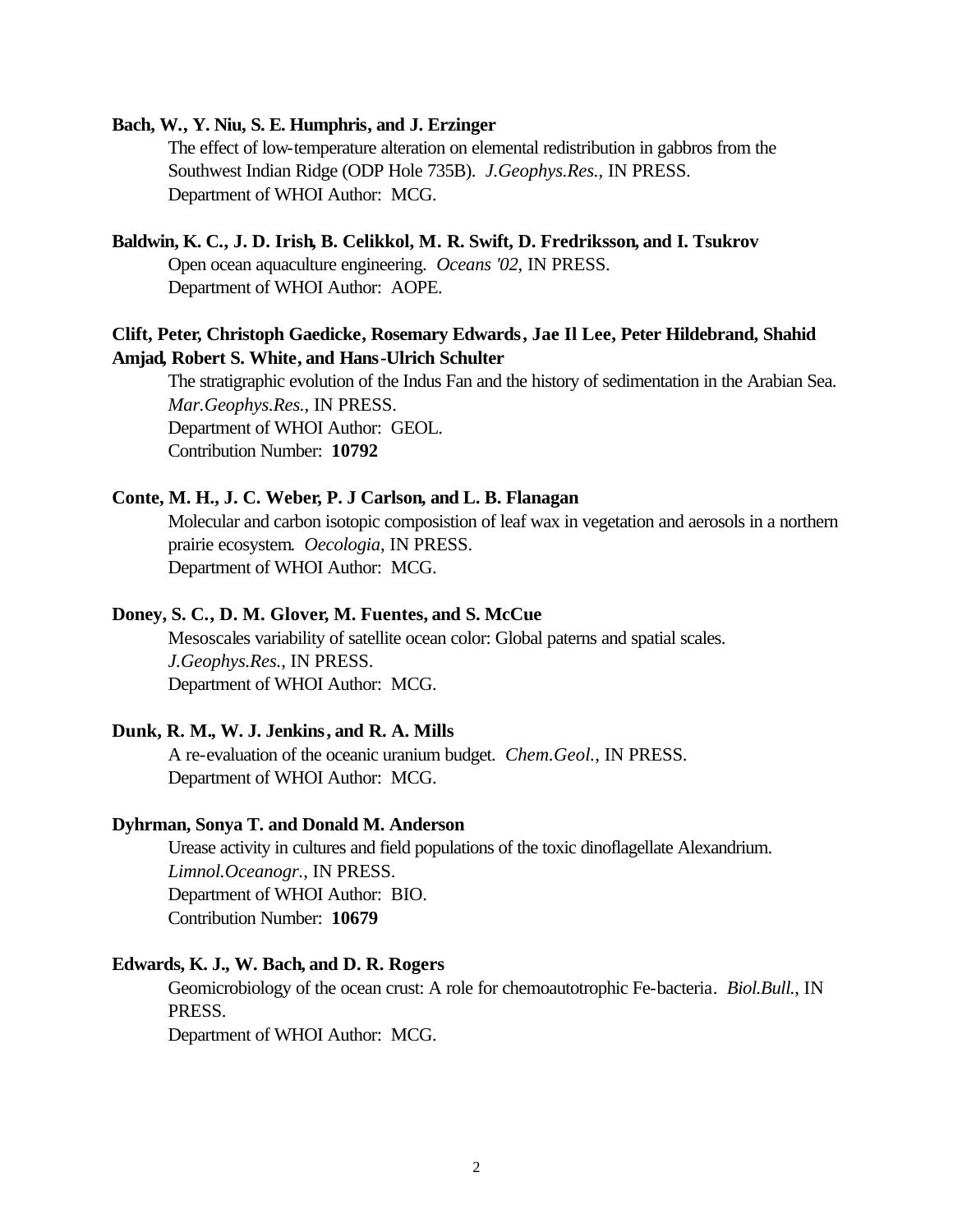#### **Edwards, K. J., D. R. Rogers, and C. O. Wirsen**

Isolation and characterization of novel psychrophilic, neutrophilic, Fe-oxidizing chemolithoautotrophic alpha- and gamma-Proteobacteria from the deep sea. *Appl.Environ.Microbiol.*, IN PRESS. Department of WHOI Author: MCG.

## **Fredriksson, D. W., M. R. Swift, J. D. Irish, and B. Celikkol**

Fish cage and mooring system synamics using physical and numerical models with field measurements. *Aquacultural Eng.Jour.*, IN PRESS. Department of WHOI Author: AOPE.

#### **Fredriksson, D. W., M. R. Swift, J. D. Irish, and B. Celikkol**

The heave response of a central spar fish cage. *Journal of Offshore Mechanics and Artic Engineering*, IN PRESS. Department of WHOI Author: AOPE.

#### **Freitag, M. Stojanovic, M. Grund, and S. Singh**

Acoustic communication for regional undersea observatories. *Proceedings Oceanology 2002, London, March 2002*, IN PRESS. Department of WHOI Author: AOPE.

## **Ganeshram, R. S., R. Francois, J. Commeau, and S. L. Brown-Leger**

An experimental investigation of barite formation in seawater. *Geochim.Cosmochim.Acta*, IN PRESS.

Department of WHOI Author: MCG.

Contribution Number: **10845**

## **Girton, James B. and Thomas B. Sanford**

Descent and modification of the Overflow Plume in the Denmark Strait. *J.Phys.Oceanogr.*, IN PRESS.

Department of WHOI Author: PO. Contribution Number: **10691**

#### **Goldman, J. C. and D. J. McGillicuddy, Jr.**

Impact of large marine diatoms growing at low light on episodic new production. *Limnol.Oceanogr.*, IN PRESS. Department of WHOI Author: AOPE. Contribution Number: **10797**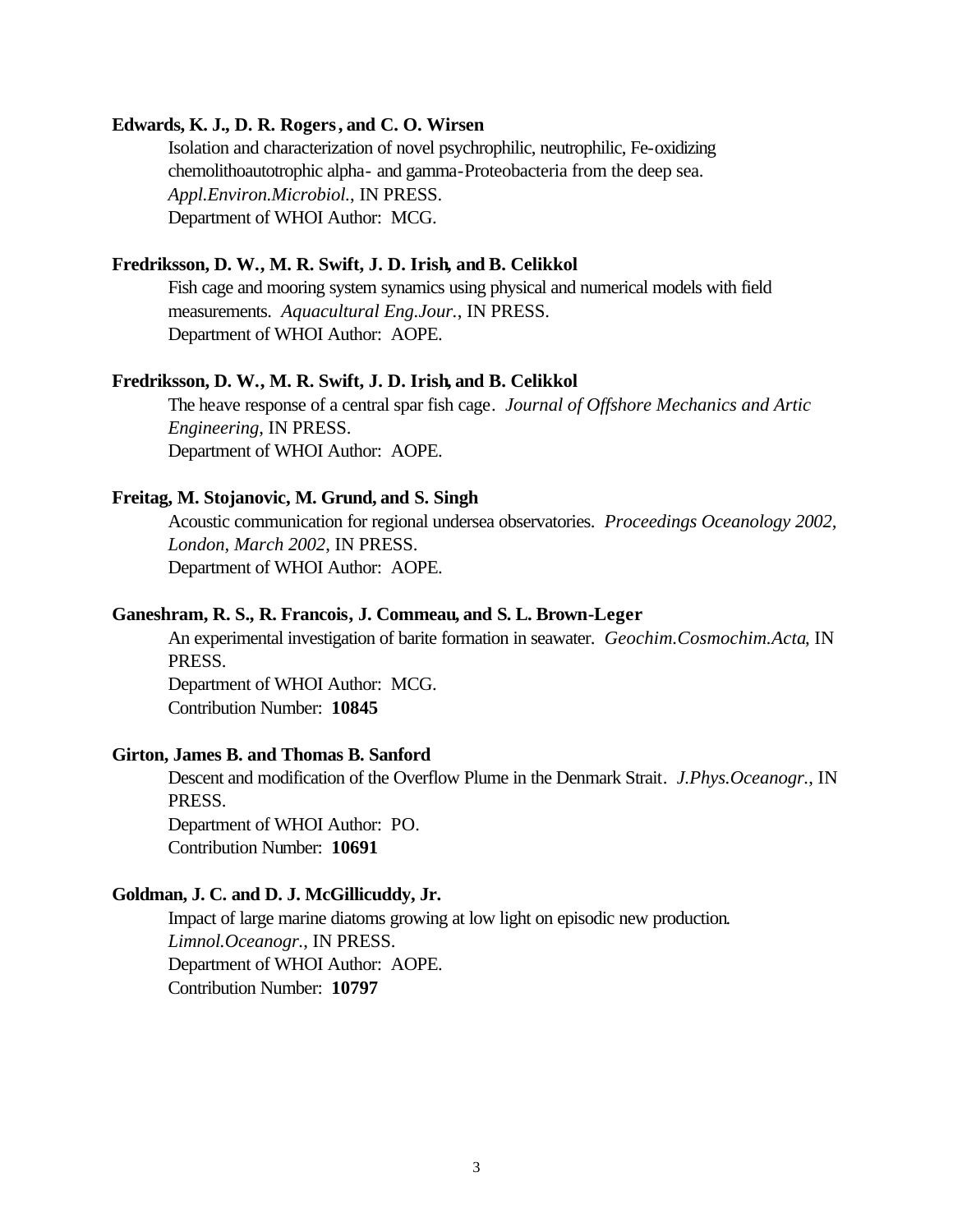#### **Gutierrez, B. T., Elazar Uchupi, N. W. Driscoll, and D. G. Aubrey**

Relative sea-level rise and the development of valley-fill and shallow-water sequences in Nantucket Sound, Massachusetts. *Mar.Geol.*, IN PRESS. Department of WHOI Author: GEOL. Contribution Number: **10796**

## **Hughen, K. A.**

Varved sediments, analysis and applications. In: *Current Methods in Geochronology: Temporal Resolution in Geology, Paleontology, Archaeology, and Anthropology*. P. Copeland, D. Foster, and R. Roberts (eds.), Kluwer Academic Press, IN PRESS. Department of WHOI Author: MCG.

#### **Koopman, H. N., S. J. Iverson, and A. J. Read**

High concentrations of isovaleric acid in the fats of odontocetes: Variation and patterns of accumulation in blubber vs. stability in the melon. *J.Comp.Physiol.B*, IN PRESS. Department of WHOI Author: BIO. Contribution Number: **10683**

## **Kromer, B., K. Hughen**

Radiocarbon analysis, calibration and applications. In: *Current Methods in Geochronology: Temporal Resolution in Geology, Paleontology, Archaeology, and Anthropology.* P. Copeland, D. Foster, and R. Roberts (eds.), Kluwer Academic Press, IN PRESS. Department of WHOI Author: MCG.

## **Malins, Donlad C., John J. Stegeman, Paul M. Johnson, Jordan Gold, and Katie M. Anderson**

Structural changes in gill DNA reveal contaminant effects on fish: Potential for evaluating biological impacts and success of remediation. *Environ.Sci.Technol.*, IN PRESS. Department of WHOI Author: BIO. Contribution Number: **10827**

#### **Michel, A. P. M., K. L. Croff, K. W. McLechie, and J. D. Irish**

A remote monitoring system for open ocean aquaculture. *Oceans '02*, IN PRESS. Department of WHOI Author: AOPE.

#### **Ohkouchi, N., T. I. Eglinton, and J. M. Hayes**

Ross Sea, radiocarbon dating of individual fatty acids as a tool for refining Antarctic margin sediment chronologies. *Radiocarbon*, IN PRESS. Department of WHOI Author: MCG.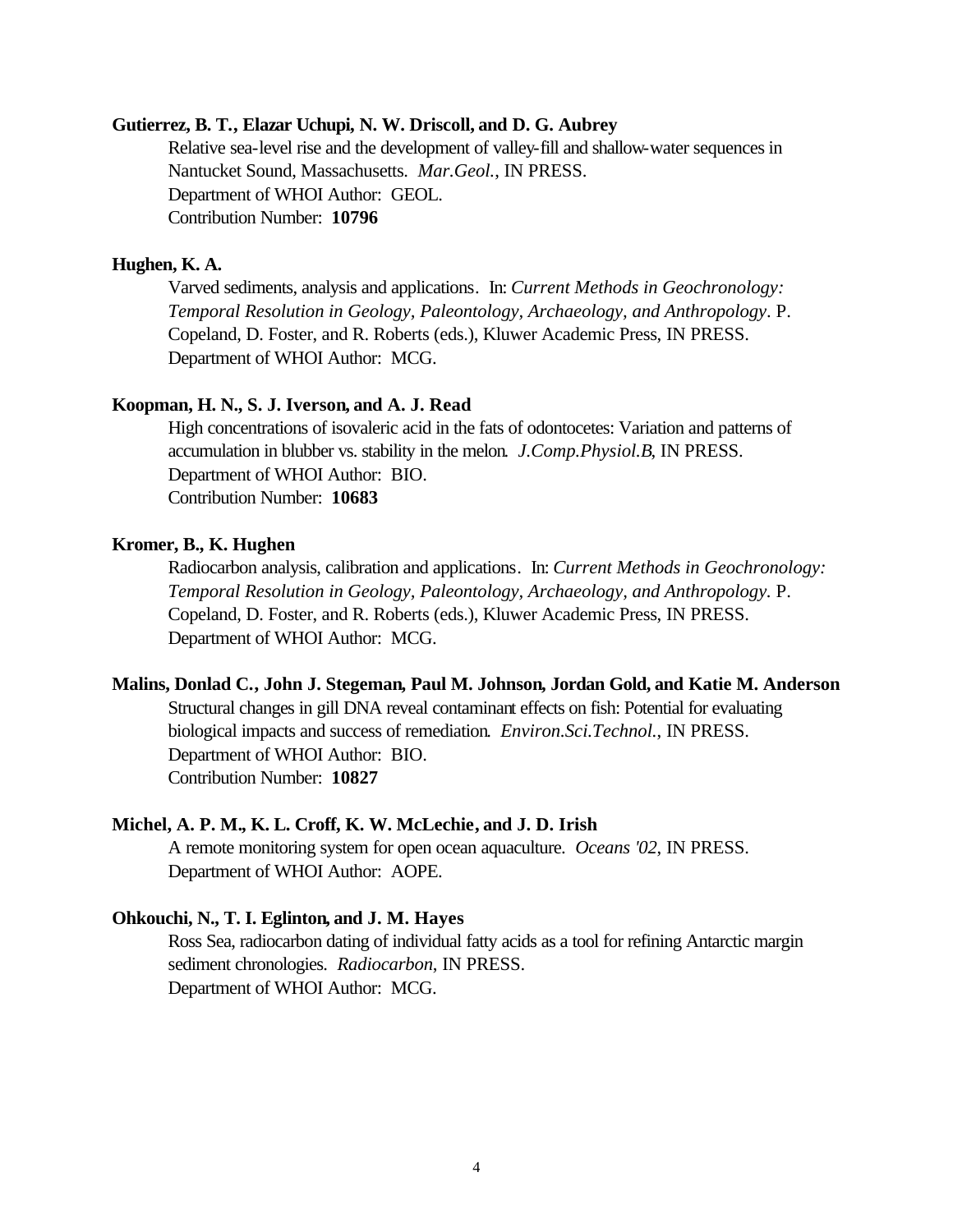#### **Petsch, S. T., T. I. Eglinton, and K. J. Edwards**

Studies using compound-specific analysis of stable carbon isotopes in phospholipid fatty acids form a black shales weathering profile. *Org.Geochem.*, IN PRESS. Department of WHOI Author: MCG.

## **Schulze, Anja and Kenneth M. Halanych**

Siboglinid evolution shaped by habitat preference and sulfide tolerance. *Hydrobiologia*, IN PRESS.

Department of WHOI Author: BIO. Contribution Number: **10675**

## **Siddall, Mark, Lawrence J. Pratt, Karl R. Helfrich, and Liviu Giosan**

Towards understanding the physical oceanography of a sudden Black Sea in-fill 8400 years ago. *Paleoceanography*, IN PRESS. Department of WHOI Author: PO. Contribution Number: **10794**

#### **Smith, P. C., C. N. Flagg, R. Limeburner, C. Fuentes-Yaco, C. Hannah, R. C. Beardsley, and J. Irish**

Scotian shelf crossovers during winter/spring, 1999. *J.Geophys.Res.*, IN PRESS. Department of WHOI Author: AOPE.

#### **Stojanovic, M, L. Freitag, J. Leonard, and P. Newman**

A network protocol for multiple AUV localization. *Oceans '02*, IN PRESS. Department of WHOI Author: AOPE.

#### **Sweeney, E. N., D. J. McGillicuddy, and K. O. Buesseler**

Biogeochemical impacts due to mesoscale eddy activity in the Sargasso Sea as measured at the Bermuda Atlantic Time Series (BATS) site. *Deep-Sea Res.II*, IN PRESS. Department of WHOI Author: AOPE. Contribution Number: **10791**

## **Thomas, Rebecca E.**

Whistle usage during agonistic and affiliative interactions of the bottlenose dolphin, *Tursiops truncatus*. *Mar.Mamm.Sci.*, IN PRESS. Department of WHOI Author: BIO. Contribution Number: **10689**

## **Trowbridge, John and Yogi Agrawal**

A two-spot sensor for measurement of dissipation by mean of laser-Doppler velocimetry. *J.Atmos.Ocean.Technol.*, IN PRESS. Department of WHOI Author: AOPE. Contribution Number: **10844**